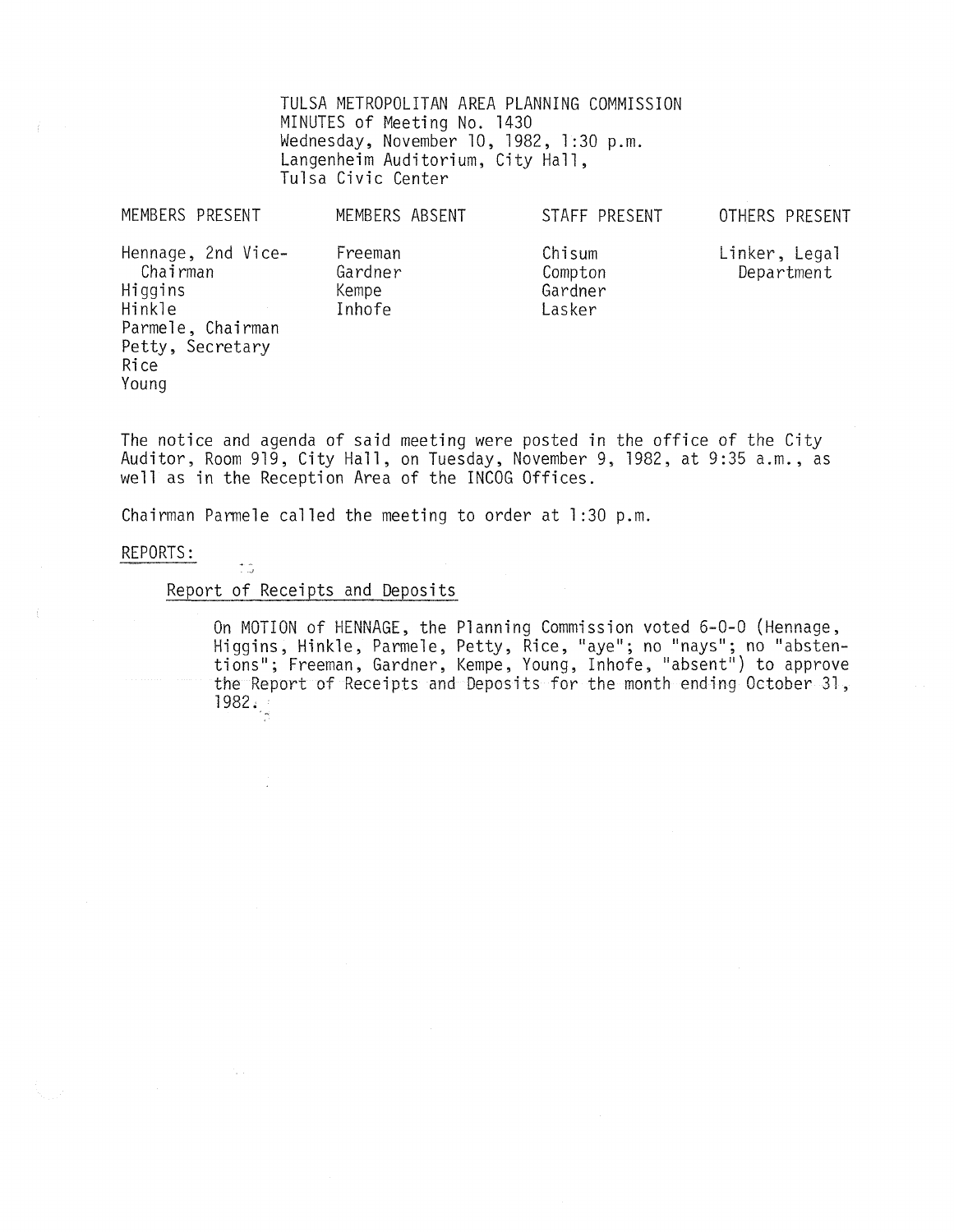#### CONTINUED ZONING PUBLIC HEARING:

Application No. Z-5759<br>
Applicant: Tannehill (Hazen) Proposed Zoning: RM-1 Applicant: Tannehill (Hazen)<br>Location: Northeast corner d Northeast corner of 81st Street and Harvard Avenue

Date of Application: Date of Hearing: Size of Tract: September 2, 1982 November 10, 1982 4.5 acres

Presentation to TMAPC by: Tom Tannehill Address: 1918 East 51st Street

Phone: 749-4694

#### Relationship to the Comprehensive Plan:

The District 18 Plan, a part of the Comprehensive Plan for the Tulsa Metropolitan Area, designates the subject property Low Intensity **--** Residential.

According to the "Matrix Illustrating District Plan Map Categories Relationship to Zoning Districts", the RM-1 and RM-0 Districts may be found in accordance with the Plan Map.

## Staff Recommendation:

The subject tract is located at the northeast corner of East 81st Street and South Harvard Avenue. It is abutted on the north and east by large lot single-family zoned RS-l, on the south by commercial zoned under a PUD, and on the west by a single-family neighborhood zoned RS-2.

The Commission has reviewed this tract before and recommended that the RM-O buffer be rezoned to RD and that the corner tract be readvertised for RM-l, making it consistent with the Comprehensive Plan and expected development of the area. The readvertising for RM-l has occurred and the Staff now finds the request to be consistent with the Comprehensive Plan and the surrounding area and can support RM-l at the corner and RD on that portion advertised for RM-O.

Therefore, the Staff recommends APPROVAL of the requested RM-l zoning with an RD buffer to the north and east (portion advertised RM-O).

#### Applicant's Comments:

Mr. Tom Tannehill was not clear on what the Staff considered "drive-in" facilities for a financial institution. He asked if a drive-in facility was one in which business could be conducted without leaving the car. Mr. Gardner agreed with that definition. Therefore, Mr. Tannehill has no objection to the Staff Recommendation.

Protestants: H. B. and June Latting 320 Maravilla Drive Riverside, CA. 92507

Protestant's Comments:<br>A letter was presented from Mr. and Mrs. H. B. Latting, who own the property immediately to the east of the subject tract (Exhibit "A-1"). They are protesting the application because of the necessary land changes needed to develop the site and the retaining walls that would have to be constructed, as well as the traffic impact.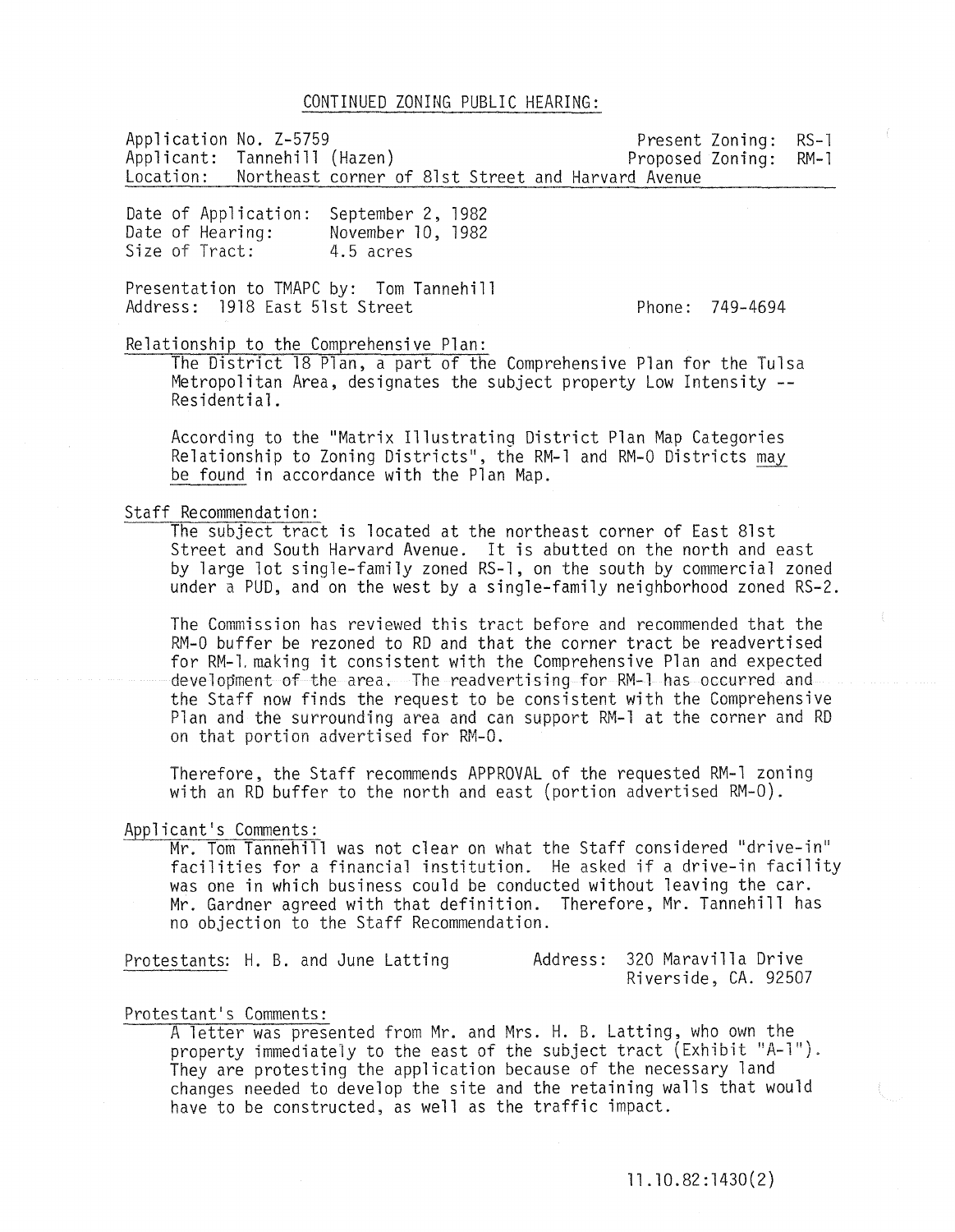# Z-5759 (continued)

## Special Discussion for the Record:

Mr. Gardner reminded the Commission that the RD, instead of RM-O will require a reduction of units on this site. The Staff is convinced that a reduction of the units will also reduce the number of extensive cuts needed. The developer will be better off not grading the entire mountain. If railroad ties are used in a residential area, the ties cannot be more than 4 feet and terracing would be required. Therefore, high retaining walls would not be used or practical in a residential district. Mr. Tannehill agreed with Mr. Gardner's statements.

#### Instruments Submitted:

Letter of protest from Mr. and Mrs. Latting (Exhibit "A-l")

#### TMAPC Action: 6 members present.

On MOTION of RICE, the Planning Commission voted 6-0-0 (Hennage, Higgins, Hinkle, Parmele, Petty, Rice "aye"; no "nays"; no "abstentions"; Freeman, Gardner, Kempe, Young, Inhofe "absent") to recommend to the Board of City Commissioners that the following described property be rezoned RM-l with an RD buffer to the north and east (portion advertised RM-O previously) and to approve early transmittal to the City Commission:

A tract of land containing 1.5978 acres, that is part of Section 9, T-18-N, R-13-E. Tulsa County, Oklahoma, and part of Lot 6 in Block 3 of "Timbercrest Addition", a subdivision to Tulsa County, Oklahoma, said tract of land being described as follows, to-wit: "Beginning at a Point" that is the Southwest corner of said Section 9, thence N 0°01'47" W along the Westerly line of Lot 6 for 240.00'; thence N 89°58'57" E and parallel to the Southerly line of Lot 6 for 290.00'; thence S 0°01'47" E and parallel to the Westerly line of Lot 6 for 240.00' to a point on the Southerly line of Lot 6; thence S 89°58'57" W along said Southerly line for 290.00' to the "Point of Beginning" of said tract of land.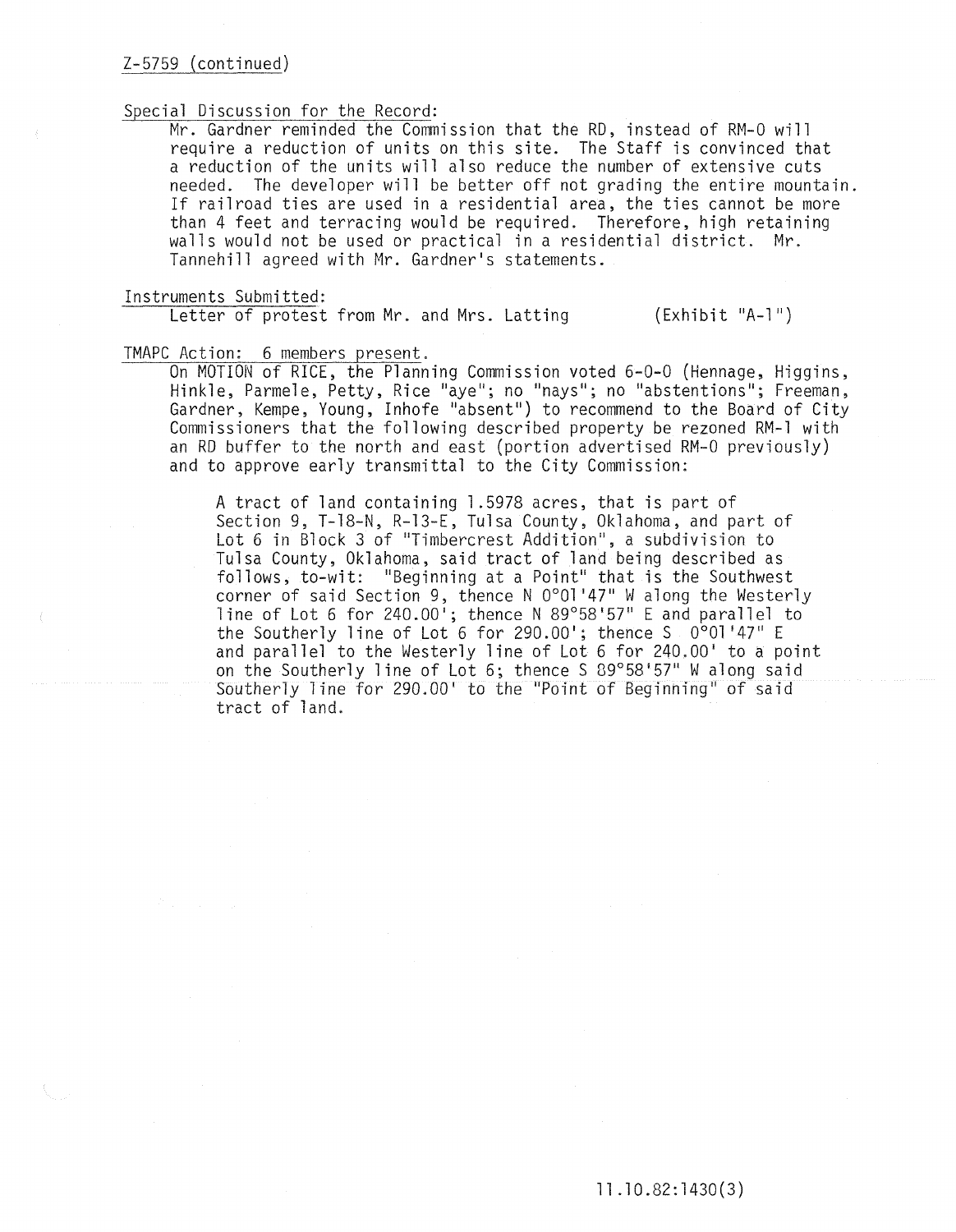# ZONING PUBLIC HEARING:

Application No. Z-5761 extending the Present Zoning: AG Applicant: Edward Ryon entitled a proposed Zoning: RS-3 Location: East of the Northeast Corner of 41st and Garnett

Date of Application: September 28, 1982 Date of Hearing: November 10, 1982 Size of Tract: 1.67 acres, more or less

Presentation to TMAPC by: Edward Ryon Address: 11819 E. 41st Street - 74145

Phone: 664-2859

Relationship to the Comprehensive Plan:

The District **17** Plan, a part of the Comprehensive Plan for the Tulsa Metropolitan Area, designates the subject property Low Intensity --<br>No Specific Land Use.

According to the "Matrix Illustrating District Plan Map Categories Relationship to Zoning Districts", the RS-3 District is in accordance with the Plan Map.

Staff Recommendation:

The subject tract is located on the northeast corner of East 41st Street and South 118th East Avenue. It is approximately 1.67 acres in size, contains a single-family dwelling and an accessory building, is zoned AG and the applicant is requesting RS-3 zoning. The tract is abutted on the north and west by a single-family neighborhood zoned RS-3, on the east by one large lot single-fami1y dwelling zoned AG and on the south by vacant land zoned RM-l.

Based on the Comprehensive Plan, surrounding land uses and zoning patterns the Staff can support the requested zoning. Therefore, the Staff recommends APPROVAL of RS-3 zoning.

Applicant's Comments: The applicant had no comments.

Protestants: None.

TMAPC Action: 6 members present.

On MOTION of HENNAGE, the Planning Commission voted 6-0-0 (Hennage. Higgins, Hinkle, Parmele, Petty, Rice "aye"; no "nays"; no "abstentions"; Freeman, Gardner, Kempe, Young, Inhofe "absent") to recommend to the Board of City Commissioners that the following described property be rezoned RS-3:

A tract of land in part of the W/2 of the SE/4 of the SW/4 of Section 20, Township 19 North, Range 14 East of the IBM, Tulsa County, State of Oklahoma, according to the United States Government Survey thereof; being more particularly described as follows, to-wit: BEGINNING at the SE corner of the W/2 of the SE/4 of the SW/4 of said Section 20, thence North along East line of said W/2 a distance of 365 feet, thence West a distance of 140 feet, thence South a distance of 35 feet, thence West a distance of 120 feet, thence South a distance of 330 feet, to the South line of said W/2, thence East along said South line a distance of 260 feet to the point of beginning. Also described as 11819 East 41st Street, Tulsa, Oklahoma.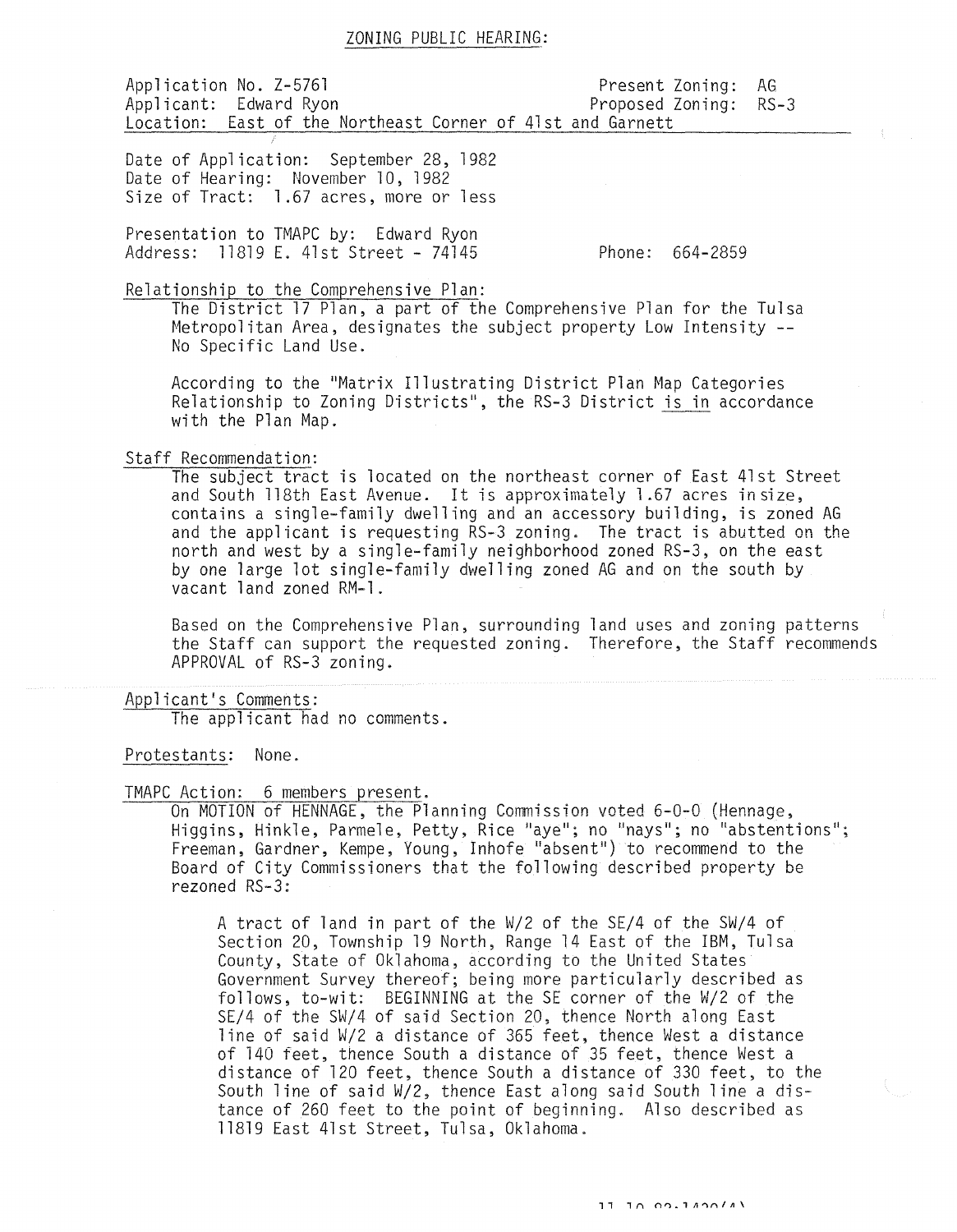Application No. Z-5762 Applicant: Collins (Wilker) Location: 1228 S. 83rd E. Avenue

Present Zoning: RS-1 Proposed Zoning:  $RM-2$ 

Date of Application: September 29, 1982 Date of Hearing: November 10, 1982 Size of Tract: 158' x 297'

Presentation to TMAPC by: Larry Collins Address: 5510 S. Sheridan

Phone: 234-3376

# Relationship to the Comprehensive Plan:

The District 5 Plan, a part of the Comprehensive Plan for the Tulsa Metropolitan Area, designates the subject property Low Intensity -- Residential.

According to the "Matrix Illustrating District Plan Map Categories Relationship to Zoning Districts", the RM-2 District <u>is not</u> in accordance with the Plan Map.

## Staff Recommendation:

The subject tract is located approximately 350' south of the southwest corner of East 12th Street and South 83rd East Avenue. It is approximately one acre in size, contains about 14 travel trailers, is zoned RS-l and the applicant is requesting RM-2 zoning.

The tract is abutted on the north, east and south by large lot singlefamily residences zoned RS-l and on thewest by a camper sales zoned CS. The requested RM zoning is spot zoning and bears no reasonable relationship to the surrounding single-family neighborhood.

Based on the Comprehensive Plan, the surrounding land uses and zoning patterns in the area, the Staff cannot support the request and recommends DENIAL of the requested RM-2 or RM-l zoning.

## Applicant's Comments:

 $Mr.$  Larry Collins represented J & G Construction who proposes to construct a viable alternative to rental property. These would be condominiums for sale that would have garages, utility rooms and yards like single-family homes, simply of smaller proportions. The project will be maintained by an owner-committee on the property itself. He displayed an elevation which showed how home-like the structures would be. This is an FHA backed project and will have FHA approved loans available. The contract that J & G Construction Company has on the property is contingent on the rezoning.

| Protestants: Mr. & Mrs. R.R. Probst |              |  | Addresses: 1223 S. 83rd E. Ave. |  |                      |  |
|-------------------------------------|--------------|--|---------------------------------|--|----------------------|--|
|                                     | Fred Mattras |  |                                 |  | 1240 S. 83rd E. Ave. |  |

## Protestants' Comments:

Mr. R.R. Probst lives across the street from the subject tract, which is owned by Mr. and Mrs. Wilker. Mr. Probst was concerned about the drainage problems, which already exist. There is a bridge out on 13th Street, creating a dead end. He has talked to the City and was told there is no storm sewer in this neighborhood, but there is one that was put in by the County a long time ago which is inefficient. He was also concerned about the invasion of privacy this would cause. At the present time, the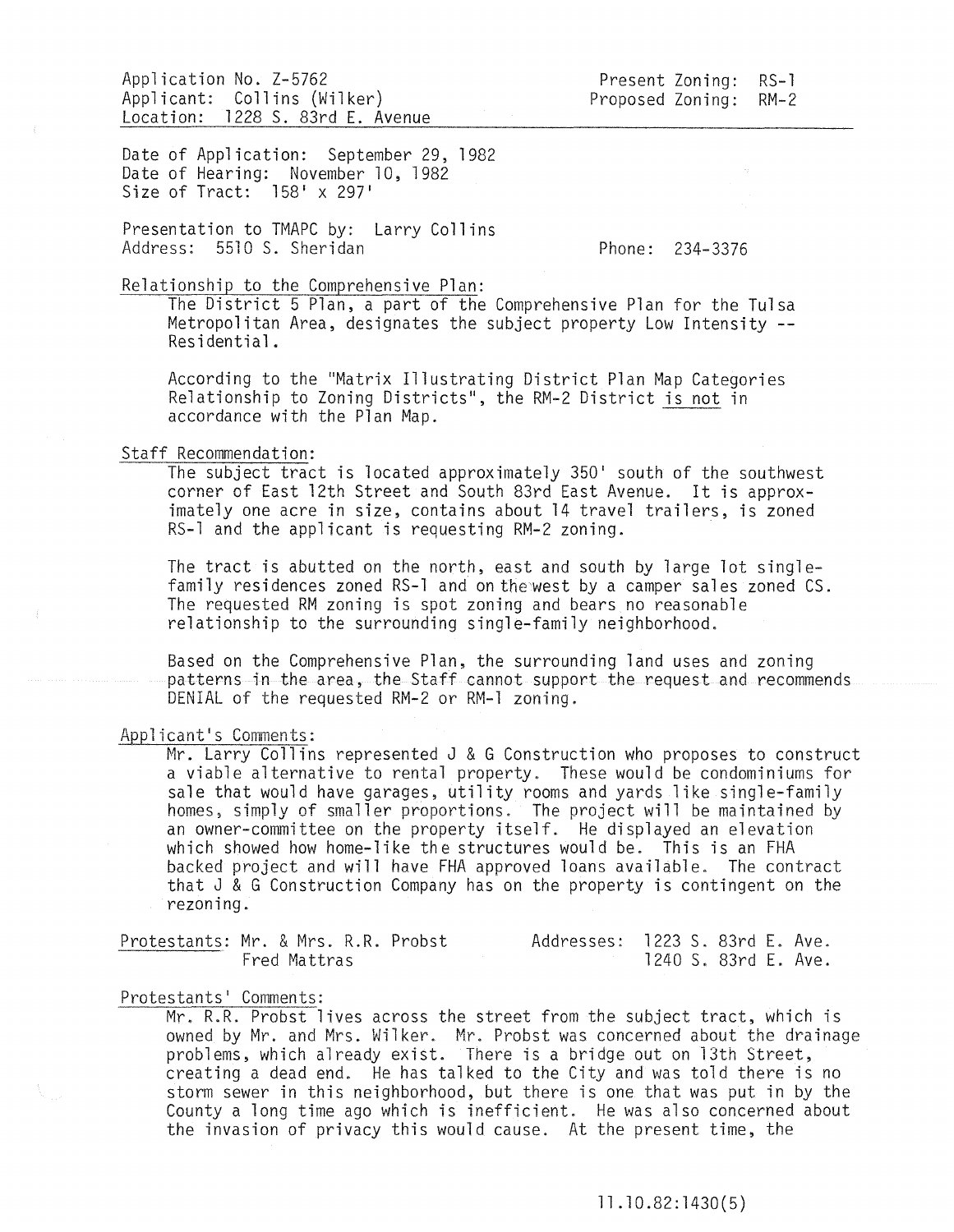property is being used for a trailer park, which is a non-conforming use.

Chairman Parmele advised that the City Hydrologist has required drainage plans and other requirements before construction can proceed. Construction is not supposed to cause any more problems than what exists.

Mrs. Probst agreed with the Staff that the proposed plan is incompatible with the existing neighborhood.

Mr. Fred Mattras owns one and a half lots close to the subject property. Every time it rains, the bridge washes out. He was informed by the applicants that a 6-foot fence would be put up along the back of his property. He cannot see how this will not drain if there is solid concrete on part of the property. Chairman Parmele advised that the City might require the developer to pond the water on the tract and let it run off slowly.

## Applicant's Comments:

Mr. Collins advised that J & G Construction Company developed a condominium project on the corner from the subject property. All of these units have been sold. The proposed project would be completely different because each unit would have a yard and there would be a minimal street through the center. The rest would be driveways, so there will not be a lot of concrete. Whatever is done will have to be approved by the City Engineer and all requirements will have to be met.

Commissioner Petty asked how all the trailers could be on this property when it is zoned RS-l. Mr. Gardner explained these are recreational vehicles from the sales lot in front of the property. Mr. Compton remarked there are no concrete slabs on the site and all of the trailers are small, recreational-type.

Interested Party: Juanita Reedy (Address: 1221 S. 83rd E. Ave.

#### Interested Party's Comments:

Mrs. Juanita Reedy informed the Commission that these trailers are recreational vehicles and Mr. Wilker, the owner of the property, received a special permit from the City. Actually, it is a storage lot for vehicles while they are not being used. The neighborhood would certainly be improved with the proposed development. All of the projects built in Tulsa by J & G Construction have been quality projects and property values in the area have increased from the developments.

The City has a long-range program to rebuild the bridge closed on 13th Street. This will be reopened in the near future. It was closed once before, remodeled and reopened.

The property that has duplexes was under application for apartments, but this was denied. She feels that, if the project will be constructed as submitted, property values would be increased, since the property is now being used for a storage lot.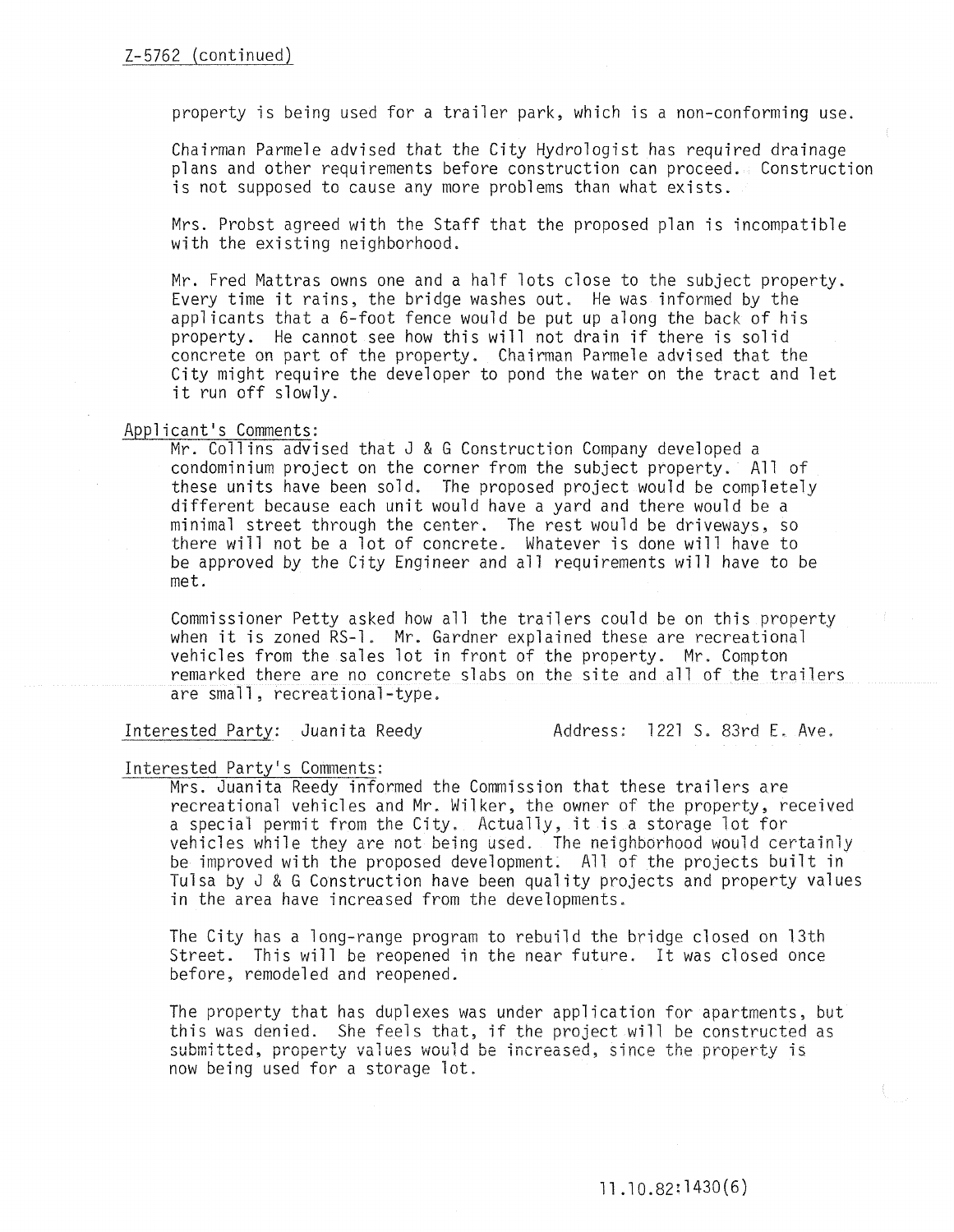## Special Discussion for the Record:

Mr. Gardner wished to emphasize the fact there are no apartments on 83rd Street. The apartments have been limited as the buffer on 12th Street next to commercial. If this application is approved, there would be no stopping the encroachment of multifamily development in this neighborhood.

## TMAPC Action: 7 members present.

On MOTION of HENNAGE, the Planning Commission voted 7-0-0 (Hennage, Higgins, Hinkle, Parmele, Petty, Rice, Young "aye"; no "nays"; no "abstentions"; Freeman, Gardner, Kempe, Inhofe "absent") to DENY the request for RM-2 zoning on the following described property:

Lot 14, Block 3, Forest Acres Addition to the City of Tulsa, according to the recorded plat thereof.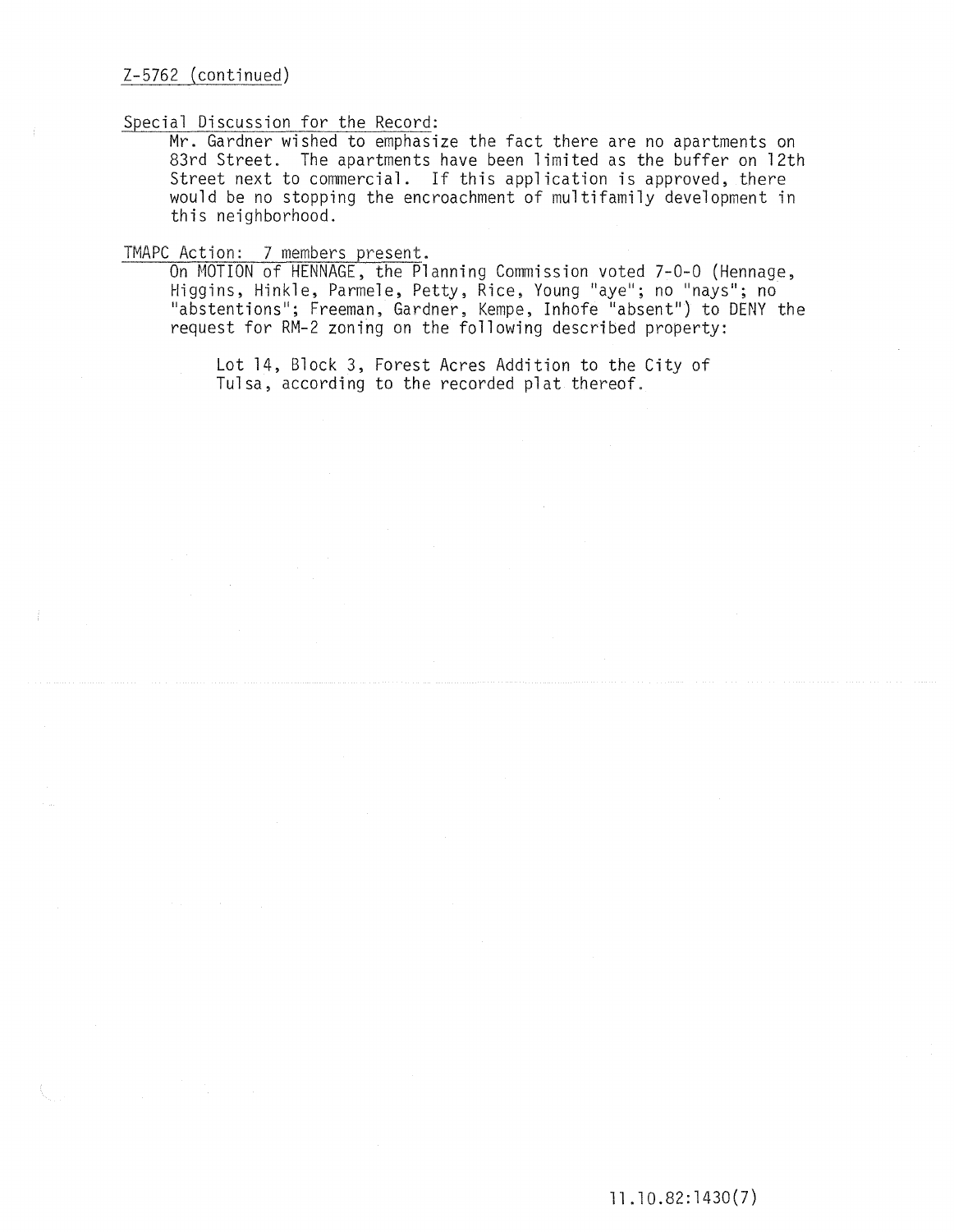|                                  | Application No. Z-5578-SP-1<br>Applicant: Gorman (Garnett Development Corp.)        | Location: 1,980' West of 61st and Garnett on South Side                                                                | Present Zoning: (CO)                                                                                                                                                                                                                 |  |
|----------------------------------|-------------------------------------------------------------------------------------|------------------------------------------------------------------------------------------------------------------------|--------------------------------------------------------------------------------------------------------------------------------------------------------------------------------------------------------------------------------------|--|
| Size of Tract: 17.9 acres        | Date of Application: September 30, 1982<br>Date of Hearing: November 10, 1982       |                                                                                                                        |                                                                                                                                                                                                                                      |  |
|                                  | Presentation to TMAPC by: Art Gorman<br>Address: 1700 W. 2nd St. - Bartlesville, OK |                                                                                                                        | Phone: FE6-8821                                                                                                                                                                                                                      |  |
| Staff Recommendation:<br>Review. |                                                                                     |                                                                                                                        | The subject tract is located at the southwest corner of East 61st Street<br>and South 107th East Avenue. It is approximately 18 acres in size,<br>vacant and zoned CO, Corridor. The applicant is requesting Site Plan               |  |
|                                  | given the following conditions:                                                     |                                                                                                                        | The Staff can support the location and orientation of the buildings,<br>parking, drives and access point as per the submitted Detail Site Plan,                                                                                      |  |
| $\left  \cdot \right $           | unless modified herein.                                                             |                                                                                                                        | That the applicant's Plan and Text be made conditions of approval,                                                                                                                                                                   |  |
| 2)                               | Development Standards<br>Land Area (Gross)                                          |                                                                                                                        | 16.23 acres                                                                                                                                                                                                                          |  |
|                                  |                                                                                     | similar recreation facilities.                                                                                         | Permitted Uses: Multifamily dwelling units and customary<br>accessory uses, such as clubhouses, tennis<br>courts, swimming pools, laundry rooms and                                                                                  |  |
|                                  | Maximum Dwelling Units:                                                             |                                                                                                                        | 240 units                                                                                                                                                                                                                            |  |
|                                  | Maximum Building Height:                                                            |                                                                                                                        | 30 feet                                                                                                                                                                                                                              |  |
|                                  | Minimum Building Setbacks:                                                          |                                                                                                                        |                                                                                                                                                                                                                                      |  |
|                                  | Mingo Expressway:<br>Ave. right-of-way:                                             | From centerline of proposed<br>From proposed South 107th East<br>From east property line:<br>From north property line: | 175 feet<br>25 feet<br>25 feet<br>25 feet                                                                                                                                                                                            |  |
|                                  |                                                                                     | Minimum Livability Space per Unit: 500 square feet                                                                     |                                                                                                                                                                                                                                      |  |
|                                  | Minimum Off-Street Parking:                                                         |                                                                                                                        | 481 spaces                                                                                                                                                                                                                           |  |
|                                  | submitted, given the following conditions:                                          |                                                                                                                        | The Staff can also support the general landscaping as per the Site Plan                                                                                                                                                              |  |
| 1)                               |                                                                                     | The applicant shall, to the extent the Site Plan makes<br>possible, preserve existing natural vegetation.              |                                                                                                                                                                                                                                      |  |
| 2)                               | by the Site Plan.                                                                   | The installation of new recreation, plant and landscape                                                                | materials shall be not less than that graphically illustrated                                                                                                                                                                        |  |
|                                  |                                                                                     |                                                                                                                        | Based on the above analysis, the Staff recommends APPROVAL of the Detail<br>Site Plan, subject to the applicant submitting and receiving approval from<br>the TMAPC on the design and size of the proposed sign or signs identifying |  |

the project.

11 10 82.1430/81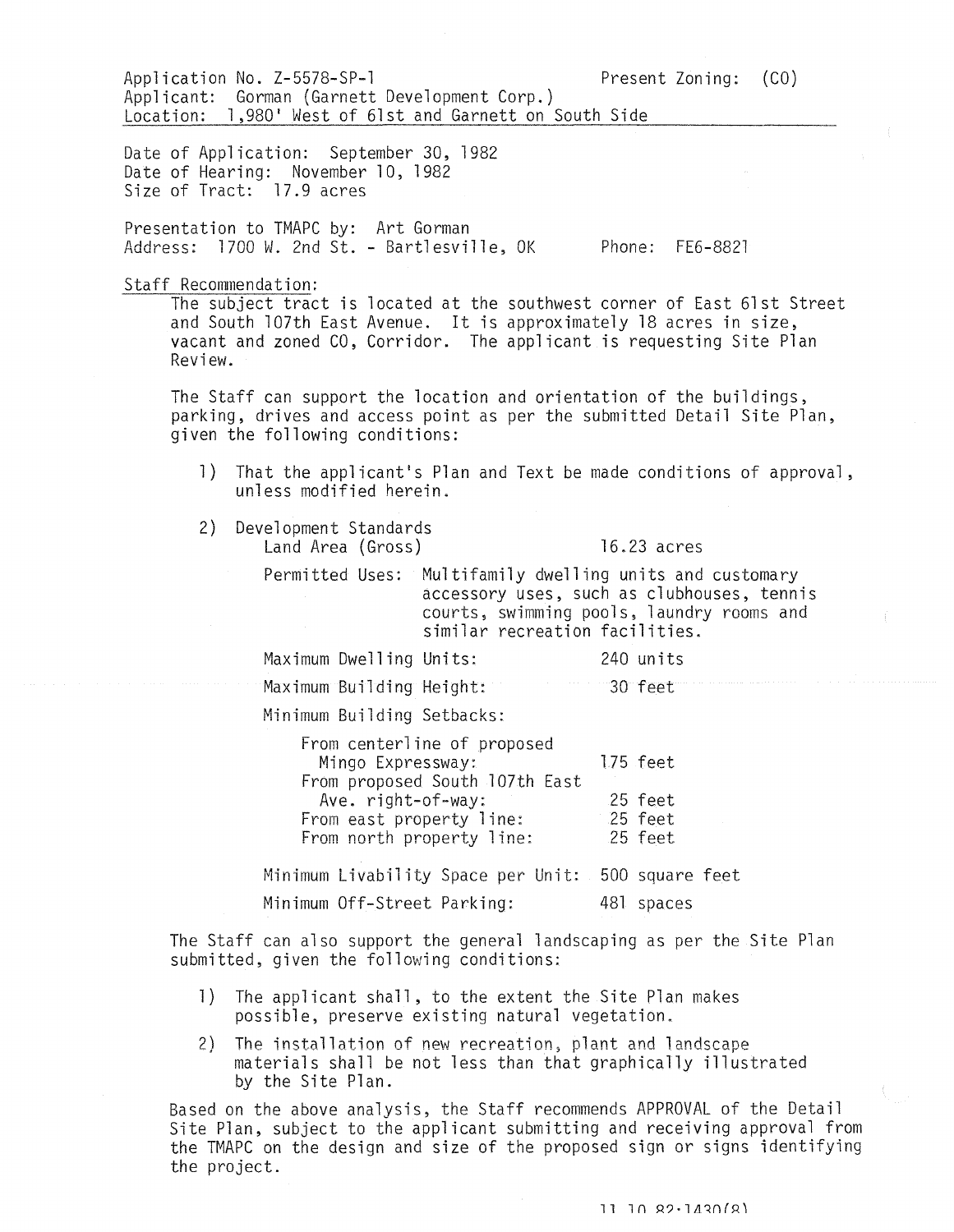## Z-5578-SP-l (continued)

#### Staff Comments:

Mr. Gardner explained this is the first of a series of Site Plans that will be before the Commission within this corridor. The northern boundary is 61st Street, the Mingo Valley Expressway extended to 7lst Street will form the western boundary. The subject application is for the northern portion and a lake area will be used on the south boundary. None of this application backs up to or touches any single-family subdivision.

## Applicant's Comments:

Mr. Gorman had no objections to the Staff Recommendation.

TMAPC Action: 6 members present.<br>On MOTION of HIGGINS, the Planning Commission voted 6-0-0 (Hennage, On MOTION of HIGGINS, the Planning Commission voted 6-0-0 (Hennage,<br>Higgins, Hinkle, Parmele, Petty, Rice, "aye"; no "nays"; no "abstentions"; Freeman, Gardner, Kempe, Young, Inhofe, "absent") to recommend to the Board of City Commissioners that the Detail Site Plan be approved on the following described property, subject to the conditions set out in the Staff Recommendation:

> All that part of the  $W/2$  of the NE/4 of Section 6, Township 18 North, Range 14 East, of the Indian Base and Meridian, Tulsa County, State of Oklahoma, more particularly described as follows: Beginning at a point on the West line of the E/2, W/2<sub>A</sub> NE/4, 91.72 feet from the Northwest corner thereof; Thence South O<sup>o</sup>-OO'-14" West along said West line 1,235.52 fegt to the Southwest corner of the E/2,  $\texttt{NW}/4$ ,  $NE/4$ ; thence South 89 $^{\circ}$ -43'-28" East along the South line of said E/2, NW/4, NE/4, 659.60 feet to the Southeast corner thereof; thence South  $\frac{1}{100}$  -00'-06" West along the East line of said E/2, W/2, NE/4, 402.88 feet; thence South 69 -40'-09" West 236.40 feet; thence North 45 West 249.01 feet; thence South 43 $^{\mathrm{O}}$ -30'-00" West 577.87 feet; thence Due West 212.00 feet to a point in the East Right-of-Way line of the proposed Mingo Valley Expressway; thence along said East Right-of-Way line as follows: North  $0^{\sf o}$ -02'-40" West 380.00 feet; thence North 3 $^{\sf o}$ -13'-34" East 7Q1.14 feet; thence North 19<sup>0</sup>-45'-16" East 664.27 feet; thence North  $7^0$ -46'-50" West 255.91 feet; thence North 80 $^0$ -41'-05" East 50.39 feet to the point of beginning, containing 17.885 acres, more or less. And being approximately located 1,980 feet West of 61st Street and Garnett Road on the South side.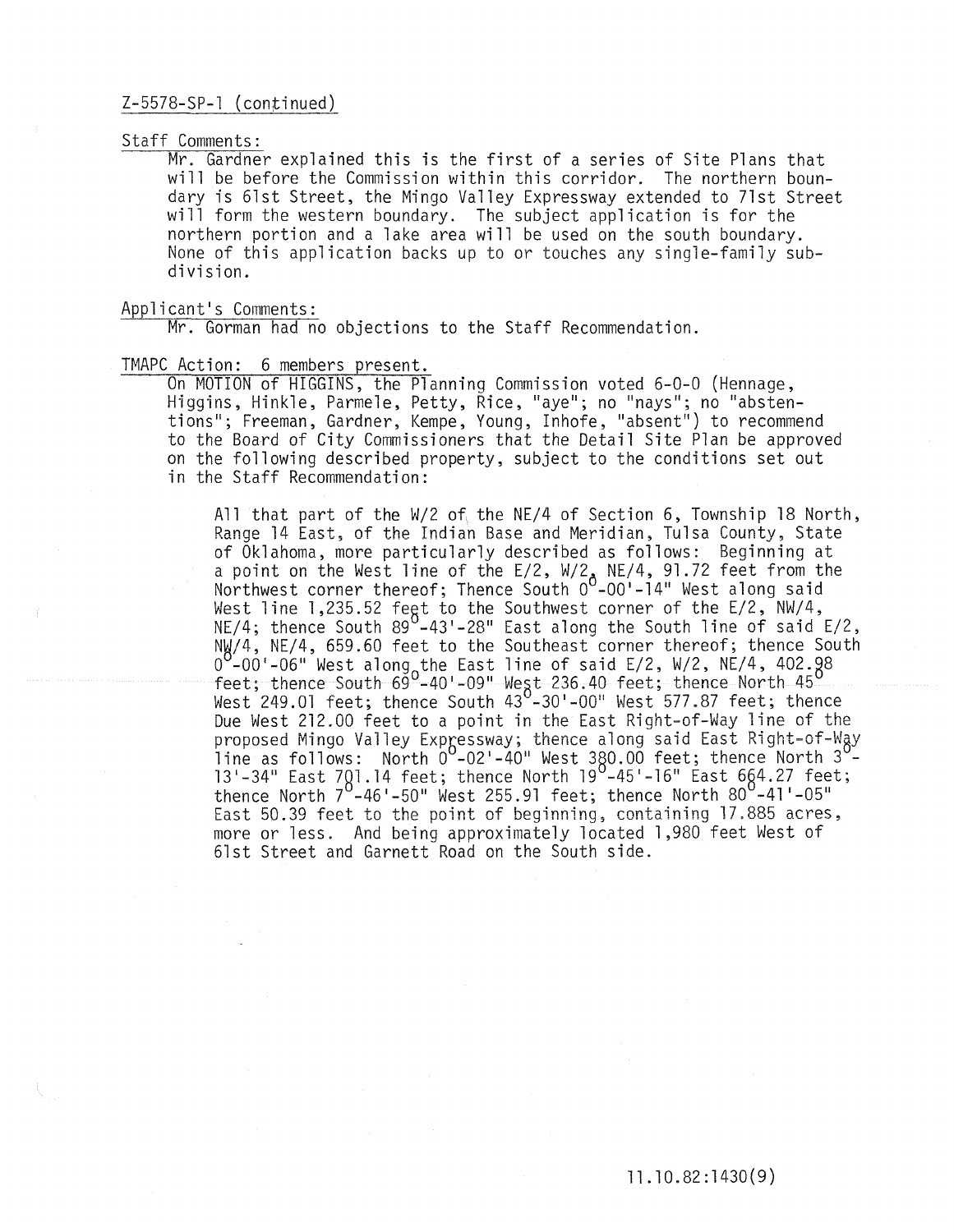PUD #196, Area C-2 - Roy Johnsen - Southwest Corner of 71st Street and Memorial Drive

#### Staff Recommendation - Amendment to Detail Site Plan:

The subject tract is located south and west of the southwest corner of 7lst Street and South Memorial Drive. The applicant had received Detail Site Plan approval by the TMAPC for the entire PUD #196 development; however, the applicant now desires to amend the C-2 De~ velopment Area to develop a restaurant. This changes the Site Plan previously approved and requires an approval from the Planning Commission.

The Staff has reviewed the original PUD, approved Site Plan, and the amended Site Plan for Area C-2 and find the following:

| <b>ITEM</b>                                        | APPROVED                     | SUBMITTED  |  |
|----------------------------------------------------|------------------------------|------------|--|
| Net Area:                                          | 1.87 acre                    | 1.87 acre  |  |
| Permitted Uses:                                    | CS District                  | Restaurant |  |
| Maximum Floor Area:                                | 10,000 sq. ft. 8,436 sq. ft. |            |  |
| Maximum Building Height:                           | 35 ft.                       | 35 ft.     |  |
| Maximum Internal Open Space:                       | 8.8%                         | Exceeds    |  |
| Minimum Setback From Arterial:                     | 50 ft.                       | 50 ft.     |  |
| Minimum Separation between principal<br>Buildings: | 30 ft.                       | 1,700 ft.  |  |
| Minimum Off-Street Parking:                        | Per Code                     | Exceeds    |  |

Based upon the above review, the Staff can support and does recommend APPROVAL to the Amended Detail Site Plan for PUD #196, Area C-2, subject to the following:

- 1) That the applicant submit to and receive approval by the TMAPC of any sign locations or designs, prior to the issuance of a sign permit.
- 2) That the applicant submit to and receive approval by the TMAPC of a Detail Landscape Plan, prior to occupancy, including a 25' buffer along 7lst Street.
- 3) The applicant shows on his plan a 60-foot x 60-foot structure at the northwest corner of the development that if constructed, would exceed the floor area allowed in Area C-2 (approved floor area 10,000 sq. ft. -- proposed restaurant  $8,436$  sq. ft. = 1,564 sq. ft. remaining floor area to be constructed in Area C-2).

Applicant's Comments:

Mr. Roy Johnsen was present for the applicant. The original plan always contemplated there would be some additional buildings constructed on the frontages. This is consistent with the original plan to that extent. The only alteration is a slight change in the configuration of the perimeter parcels. The proposal is for a "sit-down" restaurant. The conditions imposed by the Staff are acceptable. A letter was submitted from the president of Pippin's Restaurant, as well as letters from the Engineer and Architect for the project (Exhibit "B-1").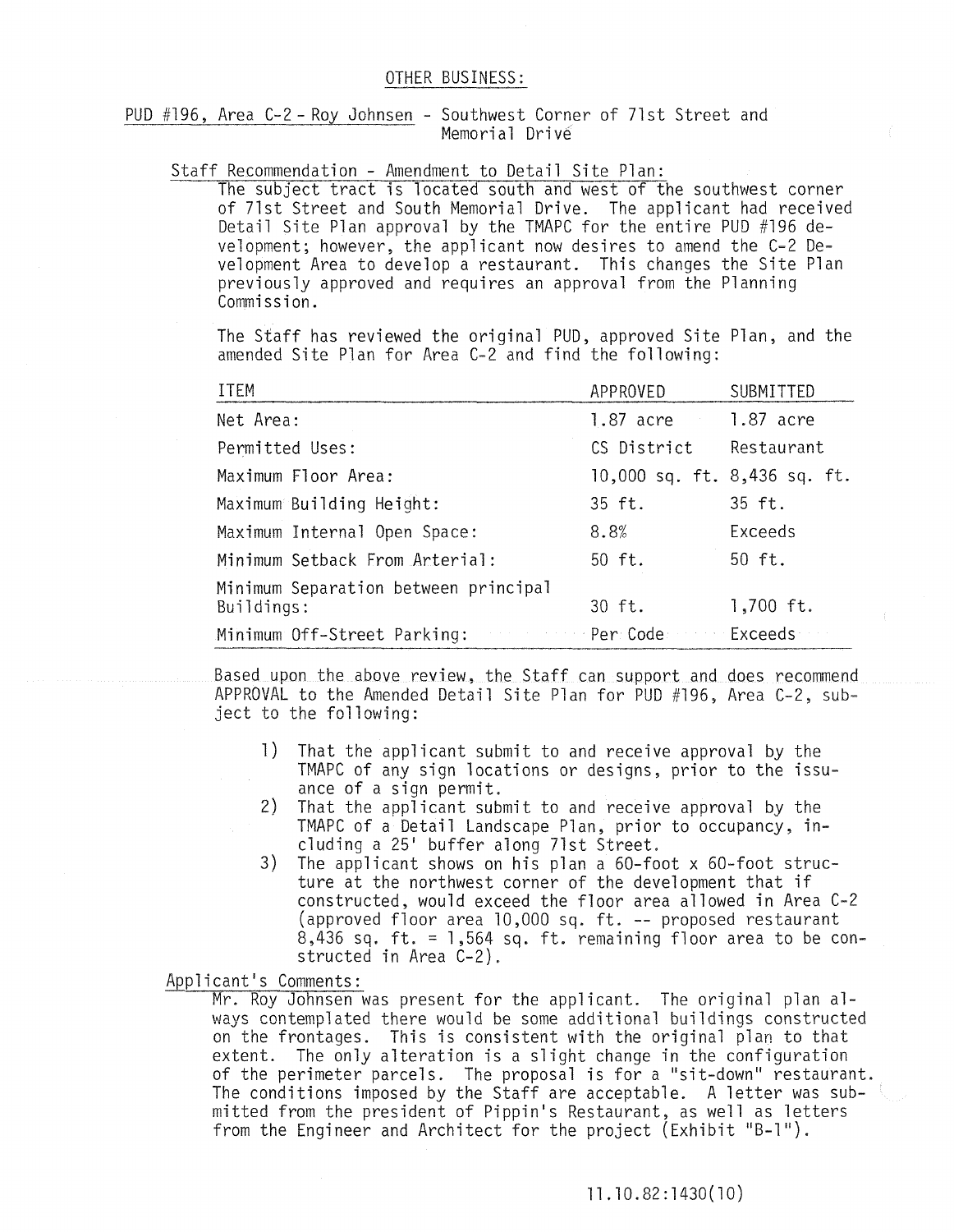Instruments Submitted:

Letters from the restaurant owners, engineer and<br>architect

 $(\text{Exhibit "B-1"})$ 

TMAPC Action: 6 members present.

On MOTION of PETTY, the Planning Commission voted 6-0-0 (Hennage, Higgins, Hinkle, Parmele, Petty, Rice "aye"; no "nays"; no "abstentions"; Freeman, Gardner, Kempe, Young, Inhofe "absent") to approve the Amended Detail Site Plan for PUD #196, Area C-2, subject to the conditions set out in the Staff Recommendation.

PUD #128-A-4 Goble 1545 E. 76th Street, Lot 48, Block 7

Staff Recommendation - Minor Amendment to PUD #128-A

The subject tract is located at 1545 East 76th Street South. It is one lot in size, a part of PUD #128-A, vacant and the applicant is requesting to construct a single-family residence on the tract which will have one corner encroaching l-foot into the required 20-foot rear yard.

The Staff has reviewed the area and found that many minor amendments to yard requirements have been granted in the area. We also find that only one small corner actually encroaches into the required yard. Therefore, the Staff can support this request as being minor in nature and recommend APPROVAL of a 19-foot rear yard requirement on Lot 48, Block 7, Kensington II Addition, Blocks 2-8 Amended, per Plot Plan submitted.

TMAPC Action: 7 members present.

On MOTION of HIGGINS, the Planning Commission voted 7-0-0 (Hennage, Higgins, Hinkle, Parmele, Petty, Rice, Young "aye"; no "nays"; no "abstentions"; Freeman, Gardner, Kempe, Inhofe "absent") to approve this minor amendment to PUD #128-A, per Plot Plan submitted.

#### SUBDIVISIONS:

For Final Approval and Release:

Sailboat Addition (690) S. 261st W. Ave. & Coyote Trail (AG) The Chair, without objection, tabled this item.

Southbrook II (684) 68th and South Garnett (RS-3)

The Staff advised the Commission that all release letters have been received and recommended approval and release.

On MOTION of YOUNG, the Planning Commission voted  $7-0-0$  (Hennage, Higgins, Hinkle, Parmele, Petty, Rice, Young "aye"; no "nays"; no "abstentions"; Freeman, Gardner, Kempe, Inhofe "absent") to approve the final plat of Southbrook II Addition and release same as having met all conditions of approval.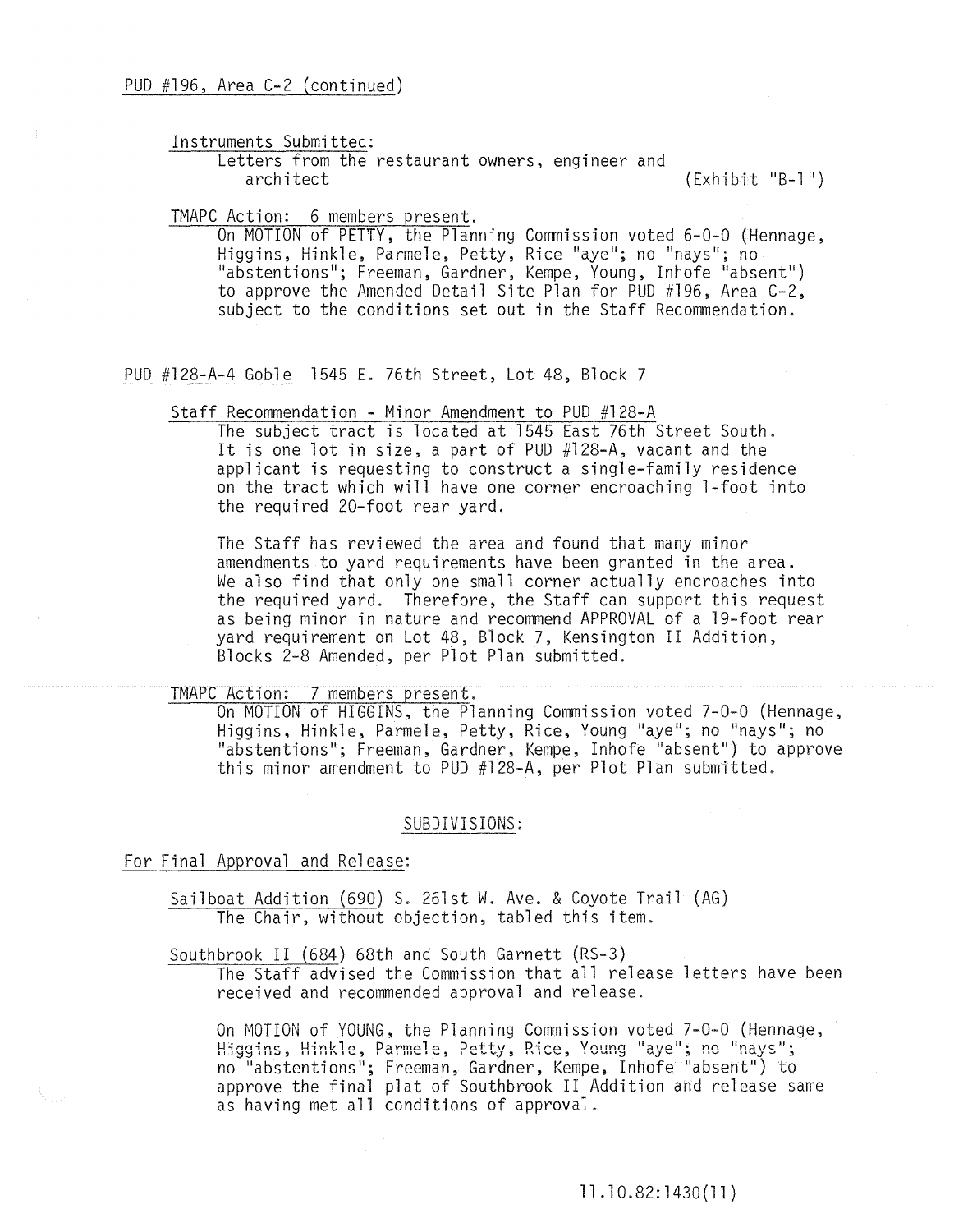There being no further business, the meeting was adjourned at 2:15 p.m.

Date Approved  $M-2--\ell$ 

 $Chairman$ 

ATTEST:

Active Secretary